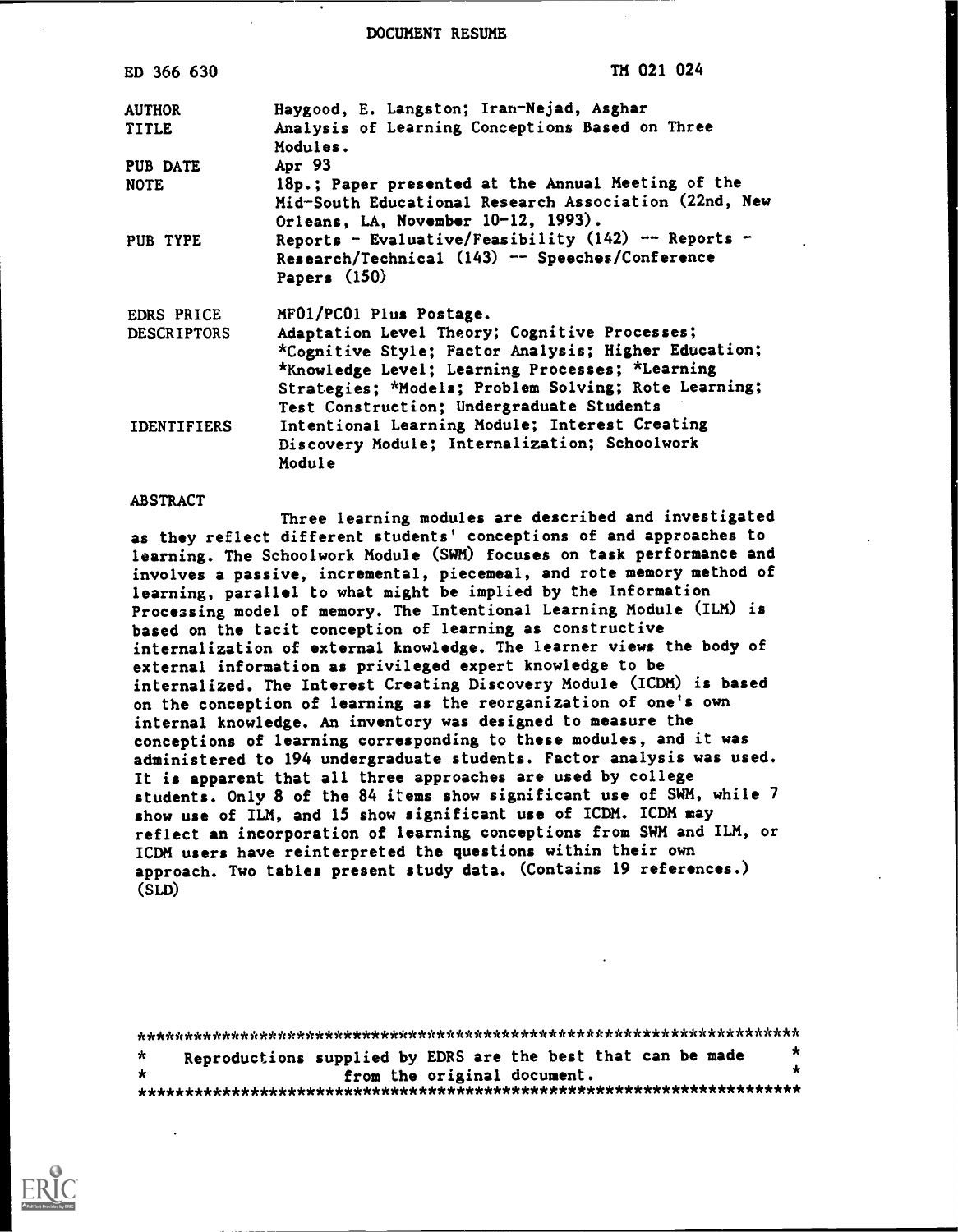U.S. DEPARTMENT OF EDUCATION Office ot Educational Research and Improvement EDUCATIONAL RESOURCES INFORMATION

his document has been reproduced as received trom the parson Or organization originating it.

□ Minor changes have been made to improve<br>reproduction quality

Pointa of view or opinions stated in this docu-<br>ment .do. not. necessarily .represent. official<br>OERI position or policy

"PERMISSION TO REPRODUCE THIS MATERIAL HAS BEEN GRANTED BY E. LANGSTON HAYGOSD

TO THE EDUCATIONAL RESOURCES INFORMATION CENTER (ERIC)."

## ANALYSIS OF LEARNING CONCEPTIONS

#### BASED ON THREE MODULES

E. Langston Haygood and Asghar Iran-Nejad,

The University of Alabama

Running Head: LEARNING MODULES

Paper presented at the 1993 Annual Meeting Mid-South Educational Research Association

New Orleans, LA

November 12,  $93$ 



 $ER0d/14$ 

 $\mathcal{A}_{\mathbf{r}}$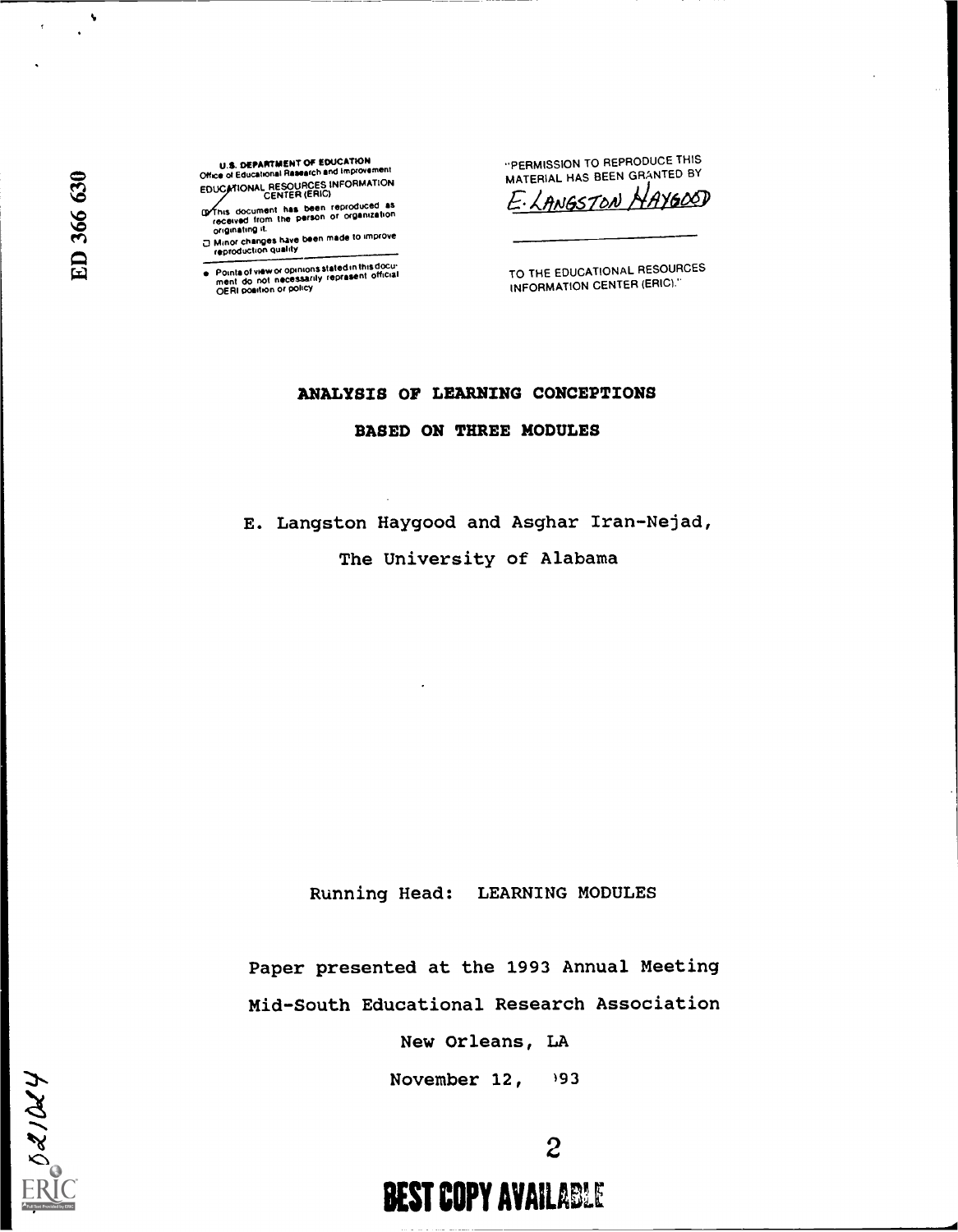# ANALYSIS OF LEARNING CONCEPTIONS BASED ON THREE MODULES

## INTRODUCTION

College students approach learning in different ways. These differences reflect their conceptions of school work. The result of their approaches seems to correlate with their attitude (Biehler & Snowman, 1990; Rogers, Palmer & Bolen, 1987), personality (Jung, 1926; Lawrence, 1982), motivation (Woolfolk, 1993), and their resulting academic success (Chissom, Iran-Nejad & Burry, 1989). What are some of these conceptions of learning and how do students approach academic tasks?

# Three Conceptions of Learning

Bereiter (1990) proposed that academic learning occurs in terms of two contextual modules that students use in their approaches to learning: a school work module (SWM) and an intentional learning module (ILM). Students approach academic work either by adapting to school as one would adapt to a job (SWM), or by responding intentionally to difficult learning situations as problems to be solved in the attainment of cognitive goals (ILM). Both of these approaches assume that learning is internalizing the knowledge that preexists outside the learner.

Iran-Nejad (1989; 1990; 1992; 1993) proposed a third interest-creating discovery module (ICDM) from the viewpoint that learning is the reorganization of one's own knowledge, as opposed

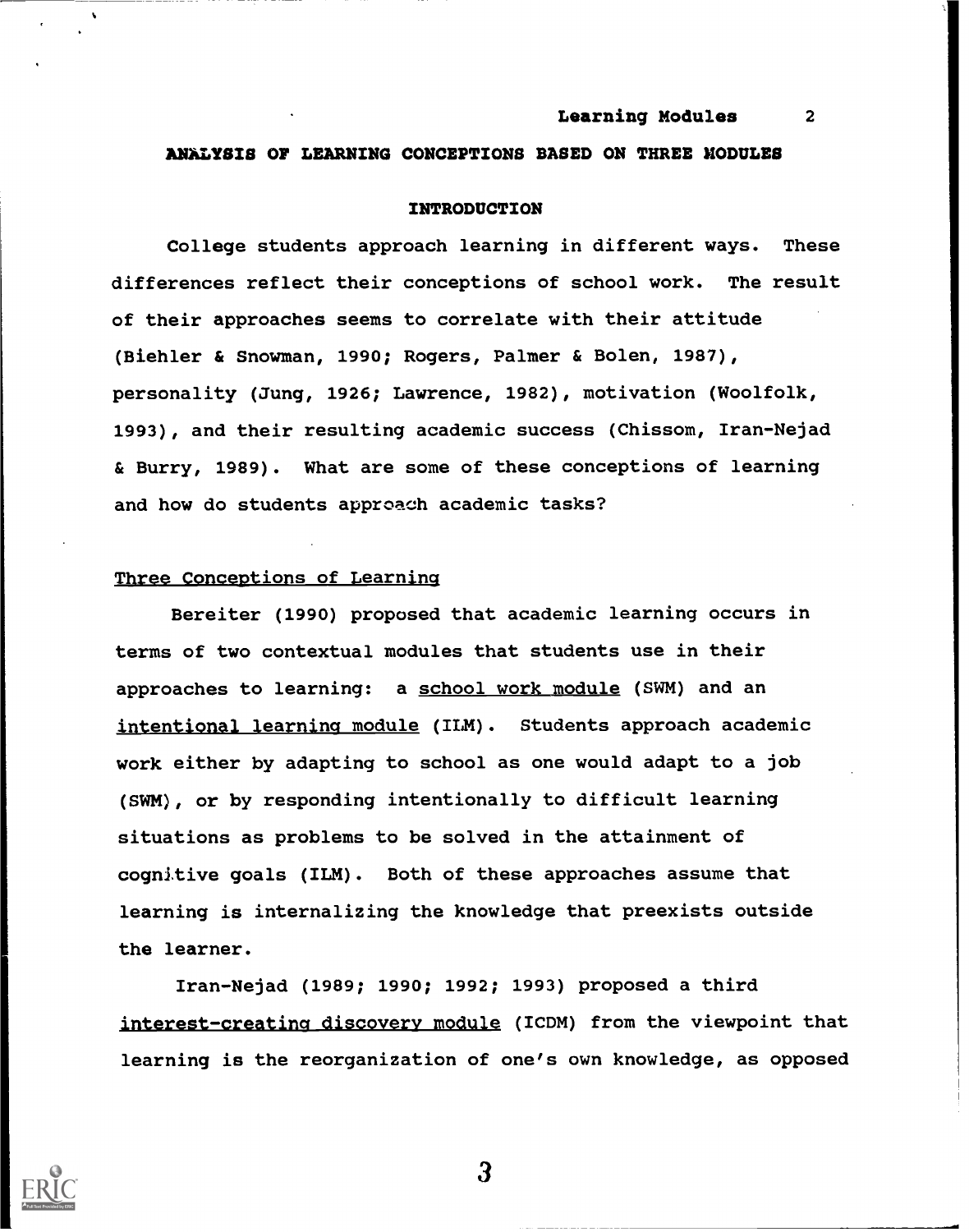to the internalization of external knowledge as suggested by the Bereiter modules. Moreover, ICDM is also a dynamic motivational module because it is the source of interest and discovery. While Bereiter's research seemed to support his two-fold analysis, Iran-Nejad's module was added in a three-fold construct-based inventory to examine the structure of the conceptions underlying approaches to academic learning.

Three conceptions of learning corresponding to the above three modules were measured. Learning as (a) straight internalization of external knowledge (Bereiter's SWM), (b) constructive internalization of external knowledge (Bereiter's ILM), and (c) the reorganization of one's own internal knowledge (Iran-Nejad's ICDM).

#### The Schoolwork Module

The focus of SWM is task performance, and involves a passive, incremental, piecemeal, and rote memory method of learning, parallel to what might be implied by the Information Processing model of memory, where memory depends on maintenance rehearsal (Gagne & Driscoll, 1988). Ebbinghaus's (1913) view that meaning may confound what is memorized for reproduction, Ausubel's reception learning, and stimulus-response conditioning (Skinner, 1953), where the teacher manipulates the learning process, are not consistent with Bereiter's SWM approach. Such learning is like looking through a camera in order to take a picture. One must be sure of proper focus, zooming closely on the subject to ensure the correct picture gets in the camera.

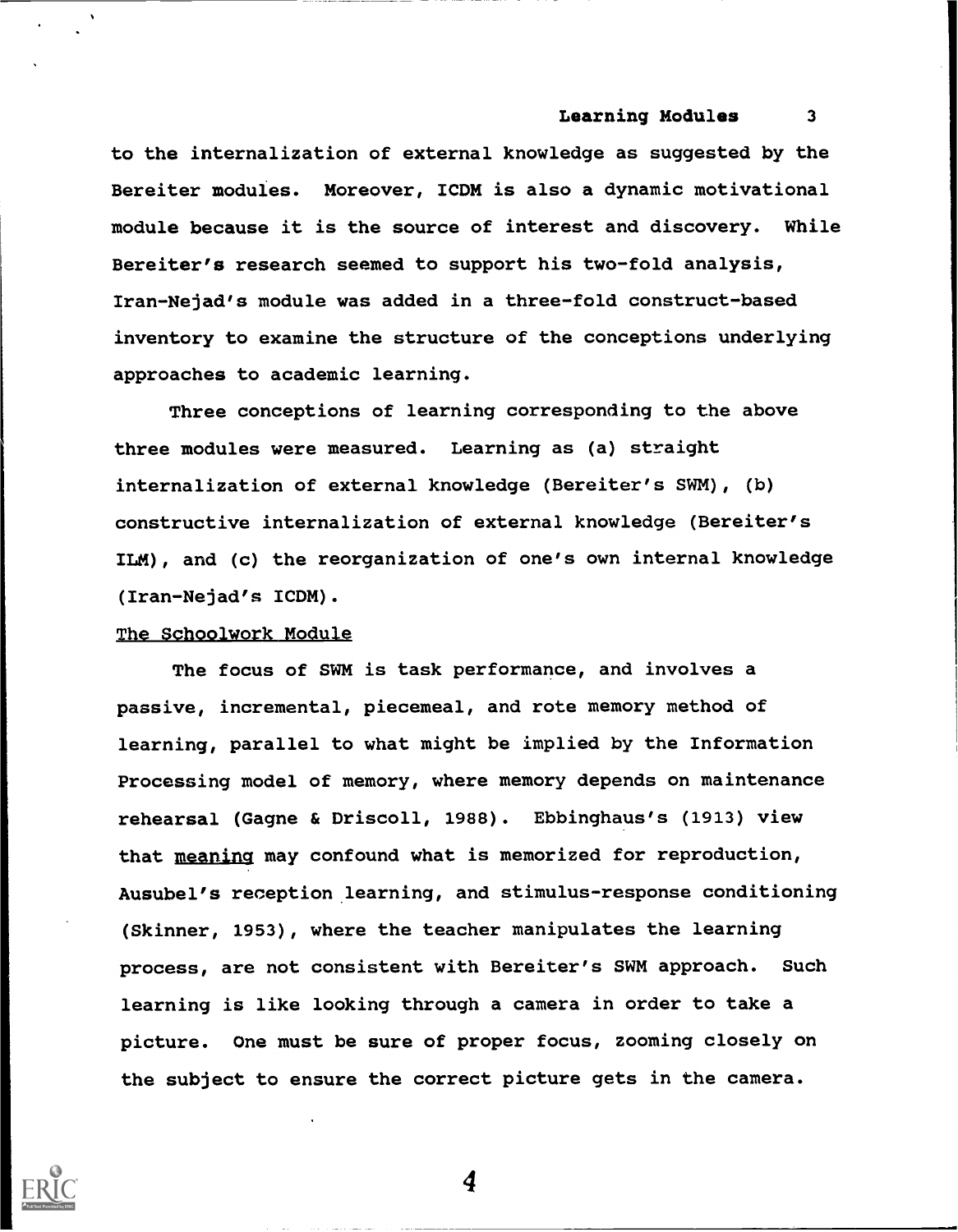Compared with the picture-taking process of the human eye, camera picture-taking is slow, limiting in scope, and sequential. The closer the focus, the more limited the span of learning. Learning in the SWM focuses on test-taking and is severely constrained by what Reddy (1979) termed the "conduit metaphors" of human communication.

# The Intentional Learning Module

ILM is based on the tacit conception of learning as constructive internalization of external knowledge. It involves a more self-conscious, learning-conscious, approach to learning, active and effortful approach to learning. As in the SWM, learning is an academic exercise, and an attempt to solve the problem of difficult learning. Similar to SCM, ILM still seems to focus on learning for test-taking. The learner still views the body of external information as privileged expert-knowledge to be internalized. The IP model's emphasis on elaborative processing, constructive learning strategies (e.g., Palincsar & Brown, 1984), and Ausubel's (1977) meaningful reception learning are consistent with this conception. While there may be important differences among these learning theories, they are all compatible with Bereiter's ILM.

## The Interest Creating Discovery Module

The ICDM is based on the conception of learning as the reorganization of one's own internal knowledge (Iran-Nejad, 1989; 1990; 1992), that two independent sources of internal control regulate learning (1992), and that effective learning is whole-

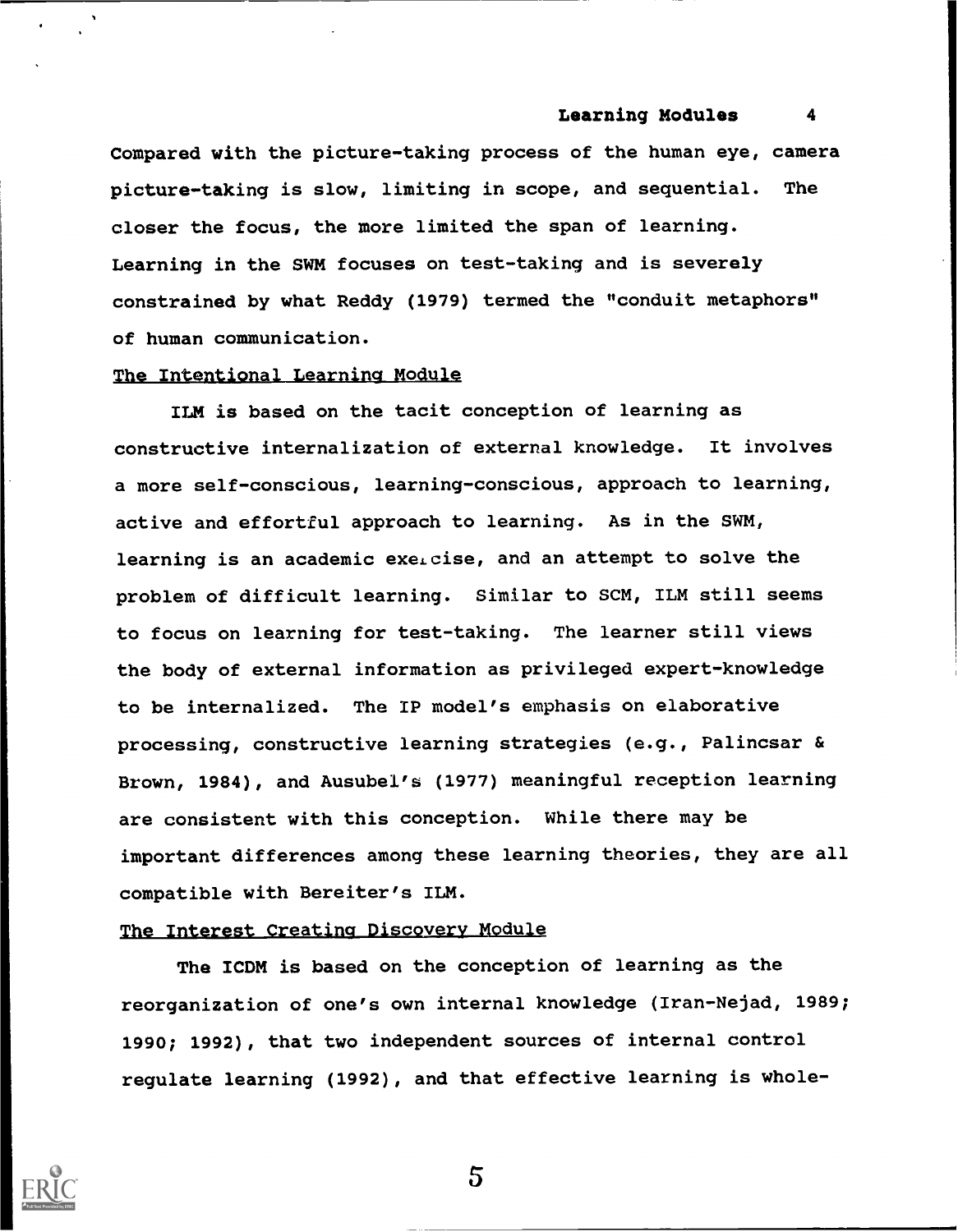theme (1989) as opposed to piecemeal. ICDM implies that learning situations must be authentic, as opposed to academic, and is contextual, as opposed to abstract. Learning situations must be designed to promote insight, discovery, and are incidental, as opposed to intentional learning, and involve reflective practice.

## PURPOSE/OBJECTIVE

The purpose of this study was to determine if the three modules described here are distinct in that they reflect different students' conceptions of and approaches to learning. Although Bereiter differentiated between SWM and ILM, are these really different? What happens when a third is added to Bereiter's modules? What practical implications may be drawn from the different approaches learners take in academic contexts? The present study was undertaken to:

- 1. compare and contrast the learning conceptions noted above in order to measure whether or not these conceptions are in fact discrete and support distinct learning approaches;
- 2. if these learning approaches are discrete, discover which one(s) are employed by undergraduate students;
- 3. serve as a basis for measuring different learning approaches by undergraduate students comparison with other variables (e.g., GPA, and personality type.

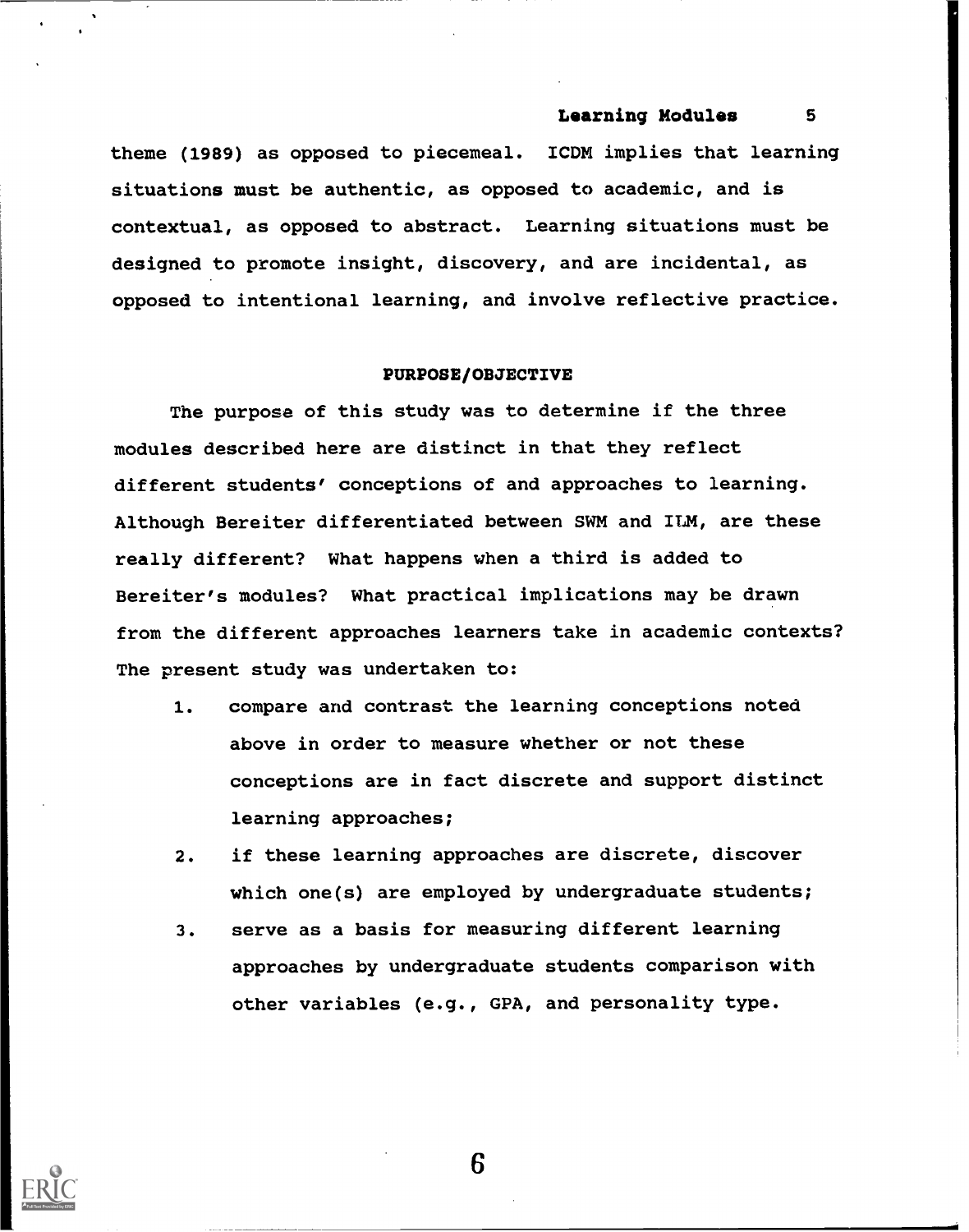#### **METHOD**

A learning conceptions inventory (LCI) was designed to measure the conceptions of learning corresponding to three modules: (a) learning as straight internalization of external knowledge (Bereiter's SWM); (b) constructive internalization of external knowledge (Bereiter's ILM); and (c) the reorganization of one's own knowledge (ICDM). There were altogether 84 items. Twenty-seven categories of questions were developed. Each group had three questions representing each of the three conceptions discussed above. Another group had only two questions, and there was one generalized isolated question. Categories included affect (anxiety), purpose in study, writing term papers, memory, teacher expectations, outcome, metacognitive awareness, and locus of control. Some of the categories were represented more than once. The following are sample questions:

## Category #6 -- "memory":

- 1. In order to remember something for a test, I repeat it several times until I know it. [SWM]
- 2. In order to remember something for a test, I try to relate it to something the teacher has said or that I have already read in the textbook. (ILM)
- 3. In order to remember something for a test, I try to think of a metaphor that will help me recall it. (ICDM]

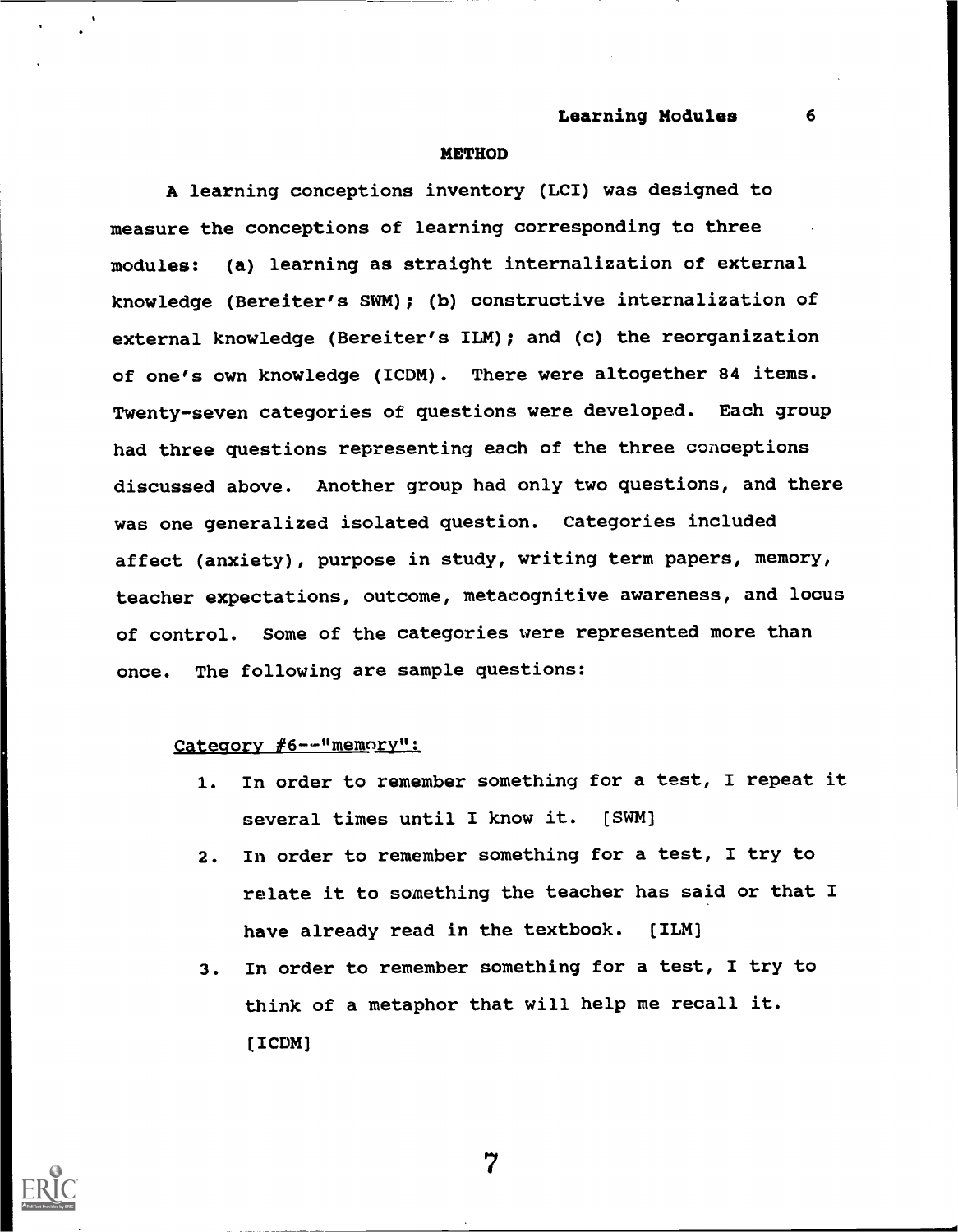#### Category #18--"approach to new material":

- 1. I like to learn a new subject by carefully memorizing the material one step or increment at a time. (SWM)
- 2. I like to learn new material by reading though my notes and going back to organize them section by section. (ILM)
- 3. I like to learn new material by thinking about how it relates to what I am doing or thinking about, and then integrate it into my own ideas and life. [ICDM)

The LCI was piloted with 194 volunteer undergraduate students. The inventory was administered in the subjects' classroom. Instructions asked the subjects to respond to each item as accurately and honestly as possible, and that there are no 'right' or 'wrong' answers. Subjects were asked to rate the questions as TRUE or FALSE.

## RESULTS

A factor analysis was used to analyze the data. A scree plot of Eigenevalues revealed that three factors showed significant separation from other Eigenvalues. In other words, a discrete three-factor solution was produced; hence, there were three significant and interpretable factors.

--------------------------------------

Insert Table 1 about here

-------------------------------

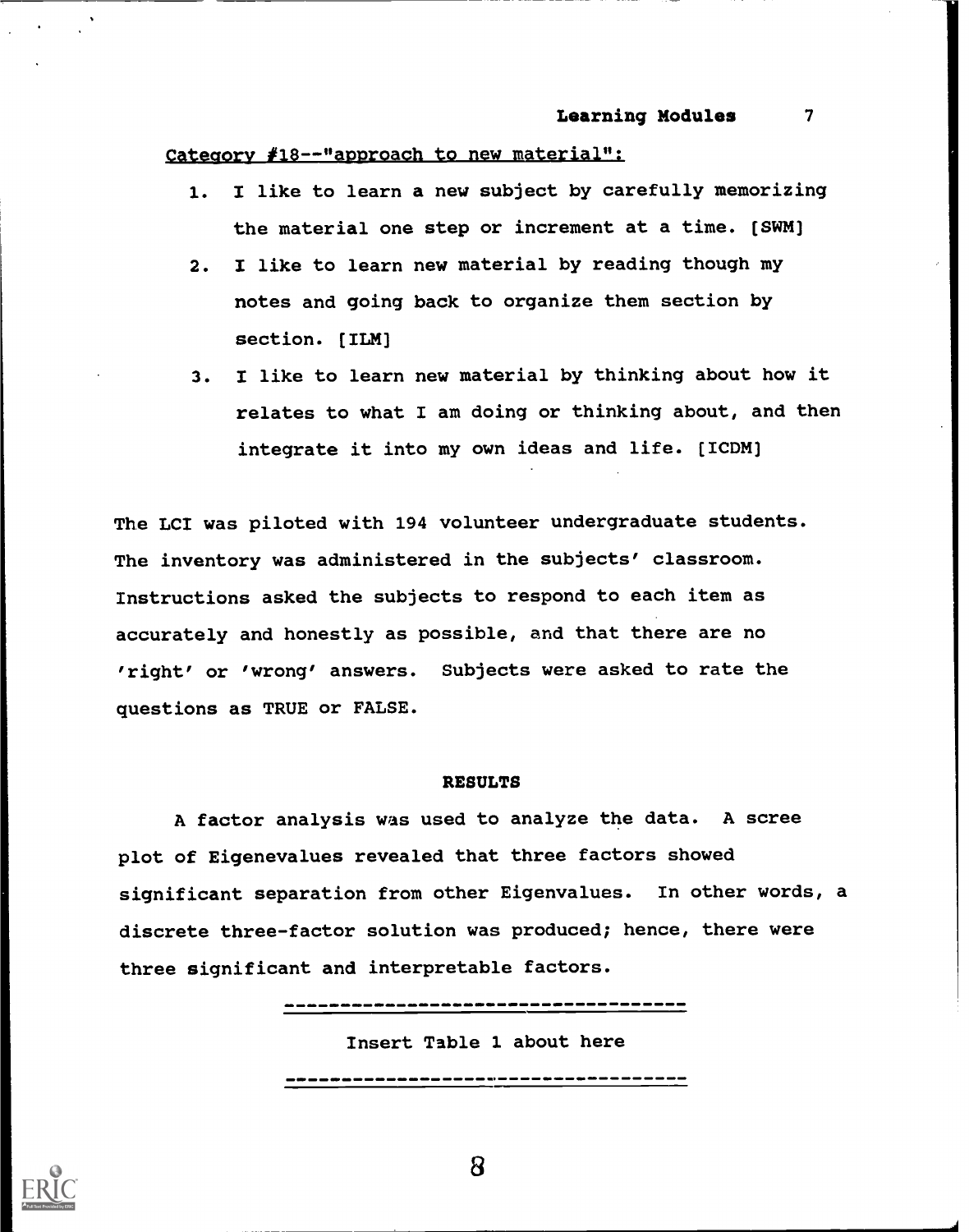Based on factor loadings, fifty-one items loaded on either factor #1, #2, or #3 at a value from .29 and .65. Only items with a coefficient of .29 or higher were used in determining the factors. The 13 SWM items ranged from .32 and .65; the 18 ILM items ranged from .29 and .42; and the 20 ICDM items ranged from .29 and .59.

------------------------------------

Insert Table 2 about here

An example of an item that was predicted to load on SWM is as follows (for the sake of comparison, other members of the same category are also presented):

## Category #6--Memory

- \*1. In order to remember something new for a test, I repeat it several times until I know it. [SWM]
	- 2. In order to remember something new for a test, I try to relate it to something the teacher has said or that I have already read in the textbook. (ILM)
	- 3. In order to remeber something new for a test, I try to think of a metaphor that will help me recall it. [ICDM]

Item #1 above loaded on SWM at a value of .44, while not loading on ILM (.07) or ICDM (-.06). This item seemed to indicate that students who used memorization strategies fit into the SWM

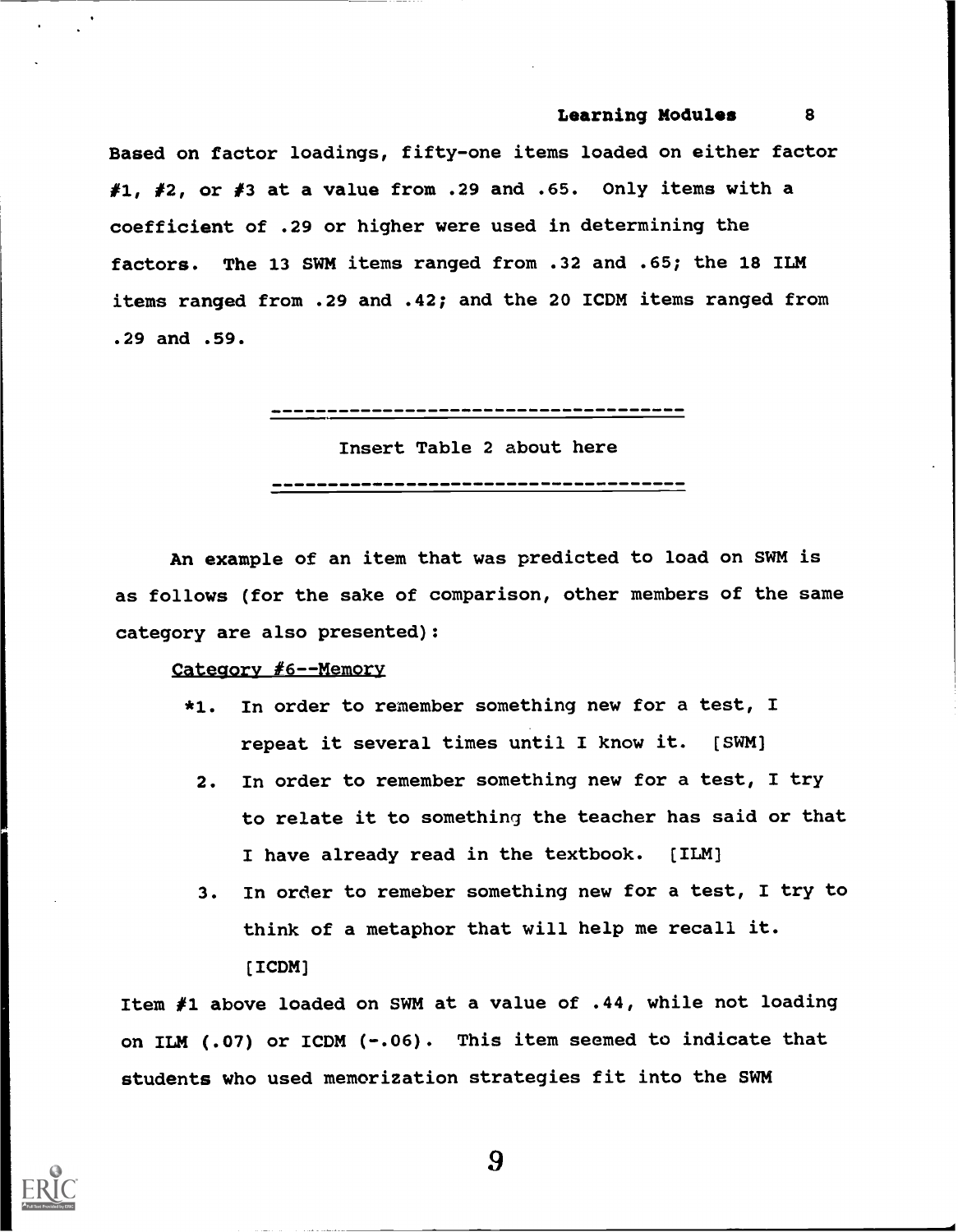module, while neither ILM nor ICDM-students (consistently) apply this memorization strategy. Item #2 (above) actually loaded on ICDM (.30) instead of ILM  $(-.07)$  or SWM  $(-.10)$ . This observation would seem to indicate that ICDM students also use intentional strategies (ILM). Item #3 (above) predictably loaded on ICDM (.31), while not showing any significant loading on SWM (.09) nor on ILM (.01).

An example of an item that was predicted to load on ILM is as follows (again, other items from the same category are included for comparison):

## Category #5--New Concepts: Organizing a Term Paper

- 1. Most of the time spent on choosing and organizing ideas for a term paper goes to rewriting what others have written without changing their original ideas. (SWM)
- \*2. When choosing and organizing ideas for a term paper, it is hard to decide what the teacher wants. [ILM)
	- 3. In choosing and organizing ideas for a term paper, the most difficult part is to focus on what is compelling to me regardless of whether I think the teacher would agree with it. [ICDM]

Item #2 above loaded on ILM at a value of .45. There was no significant loading on SWM (.19) or ICDM (-.001). Hence, the question seemed to appropriately identify the type of strategy expected with ILM students. Contrary to expectations, item  $#1$ showed no significant loading on SWM (.21). Neither did it load on ILM (.20) or ICDM (-.08). These values would seem to point

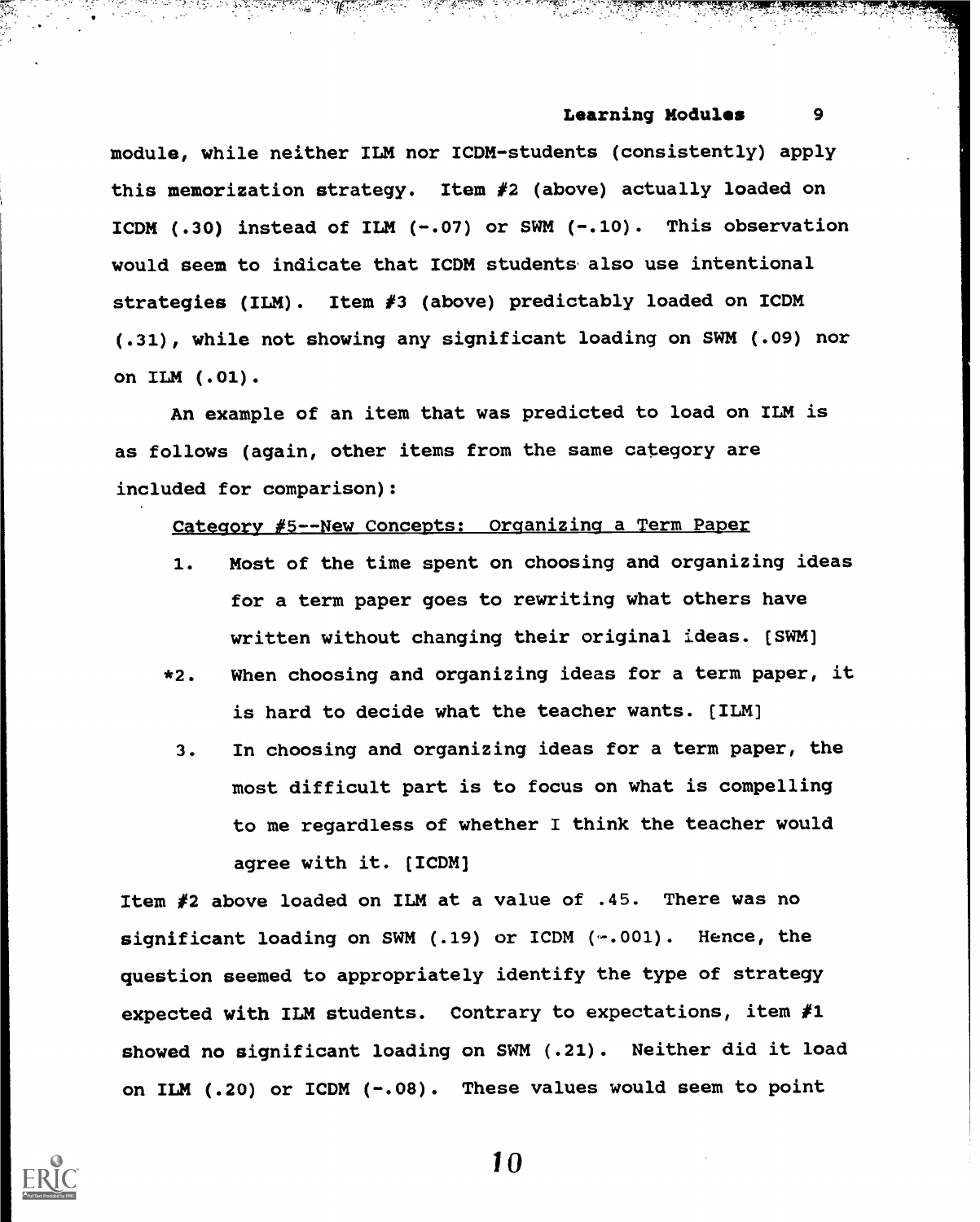out that both SWM and ILM students might moderately employ the strategy indicated by item  $\#1$  (quoting other authorities in writing term papers), while ICDM-students do not follow this learning conception.

An example of an item that was designed to load on ICDM is as follows (for the sake of comparison, other members of the same category are included):

## Category #2--Focus on Purpose in Study

- 1. When I study I think about what might appear on an exam. [SWM]
- 2. When I study I relate new course material to previously learned course material. [ILM]
- \*3. When I study I often consider how the new material changes my understanding of the subject matter and of myself. [ICDM]

Item #3 above loaded on ICDM at a value of .44. There were no significant loadings of this item on either SWM (-.25) or on ILM (.10). Hence, an ICDM student-approach to learning seems to indicate that these students approach learning in a holistic manner. Comparatively, item  $#1$  above showed no sigificant loading on SWM (.09), ILM (.12), nor ICDM (.08). Admittedly, this was a surprising observation. Item #2 above actually loaded on ICDM  $(.42)$  instead of ILM  $(-.17)$  as predicted. This phenomenon is not really so surprising as it appears at first, however, in that ICDM conceptual approach would not be inconsistent with item #2 (namely, synthezing new subject matter



ii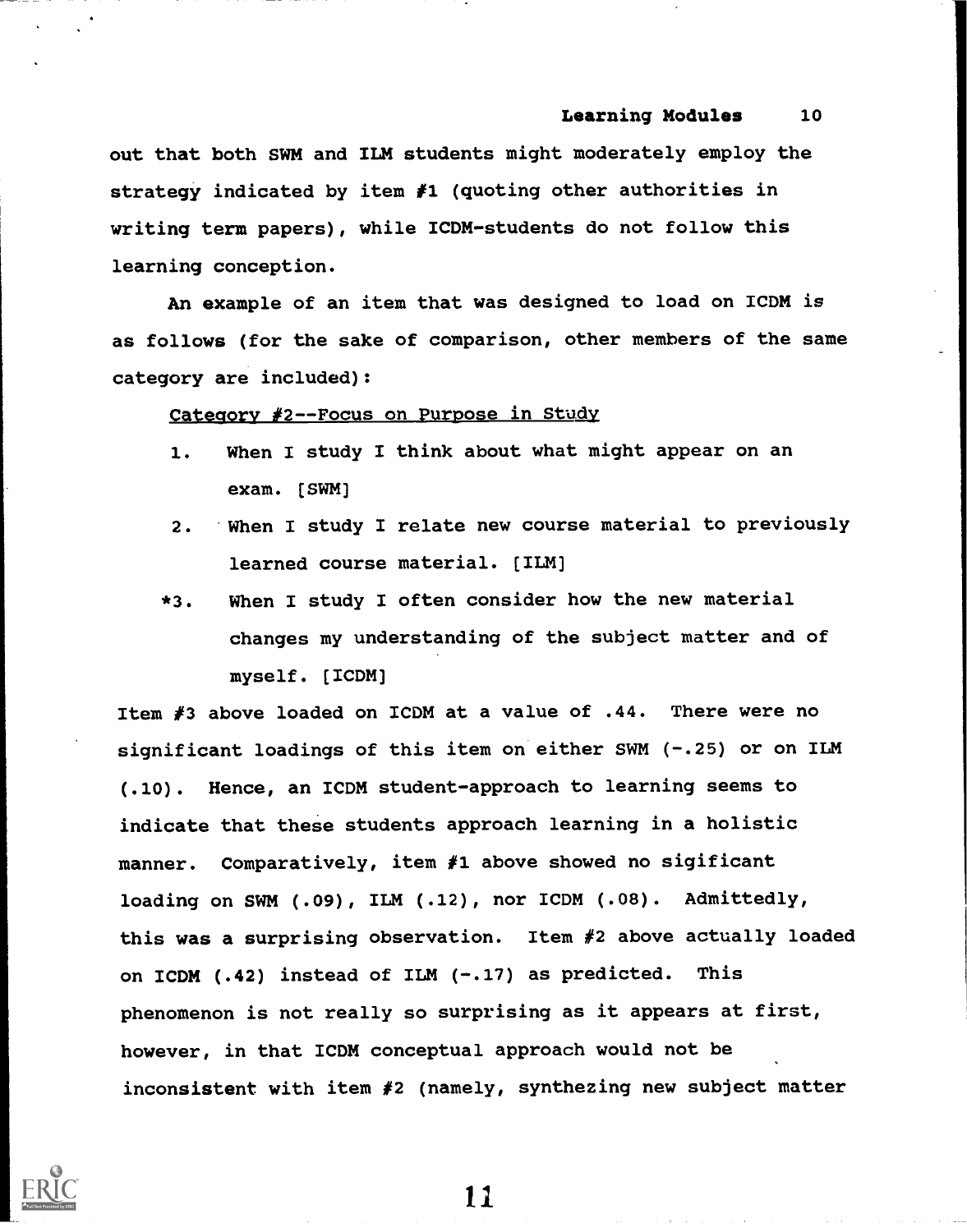with old subject matter). An ILM conceptual approach, on the other hand, probably uses discreet and incremental approaches to learning. Further refinement of the items and an additional pilot study will help identify further distinctions.

In summarizing the results, the Eigenvalues showed groupings of three factors. An analysis of the loadings based on categories of three questions (items) each, indicated that while there was some sharing of loadings among individual items, the significant items (i.e., with values between .29 and .65) indicated discrimination among the three factors. Some items showed loading on none of the three factors. Another interesting but not surprising observation is that ICDM factor shared loading with SCM-factor on only one item (between values of .29 and .65), namely, "I like teachers who make it very clear what they expect."

# DISCUSSION AND CONCLUSIONS

This study started with the hypothesis that three conceptions of learning, SWM, ILM, and ICDM, were discrete approaches used by college students in their academic work. We feel that this theoretical construct has been somewhat supported.

With regard to question number #2, that is, which of the above learning approaches is employed by college students, it is apparent that all three are utilized. Based on the loadings only eight items showed significant usage of SWM, only seven items showed significant usage of ILM, while 15 items showed

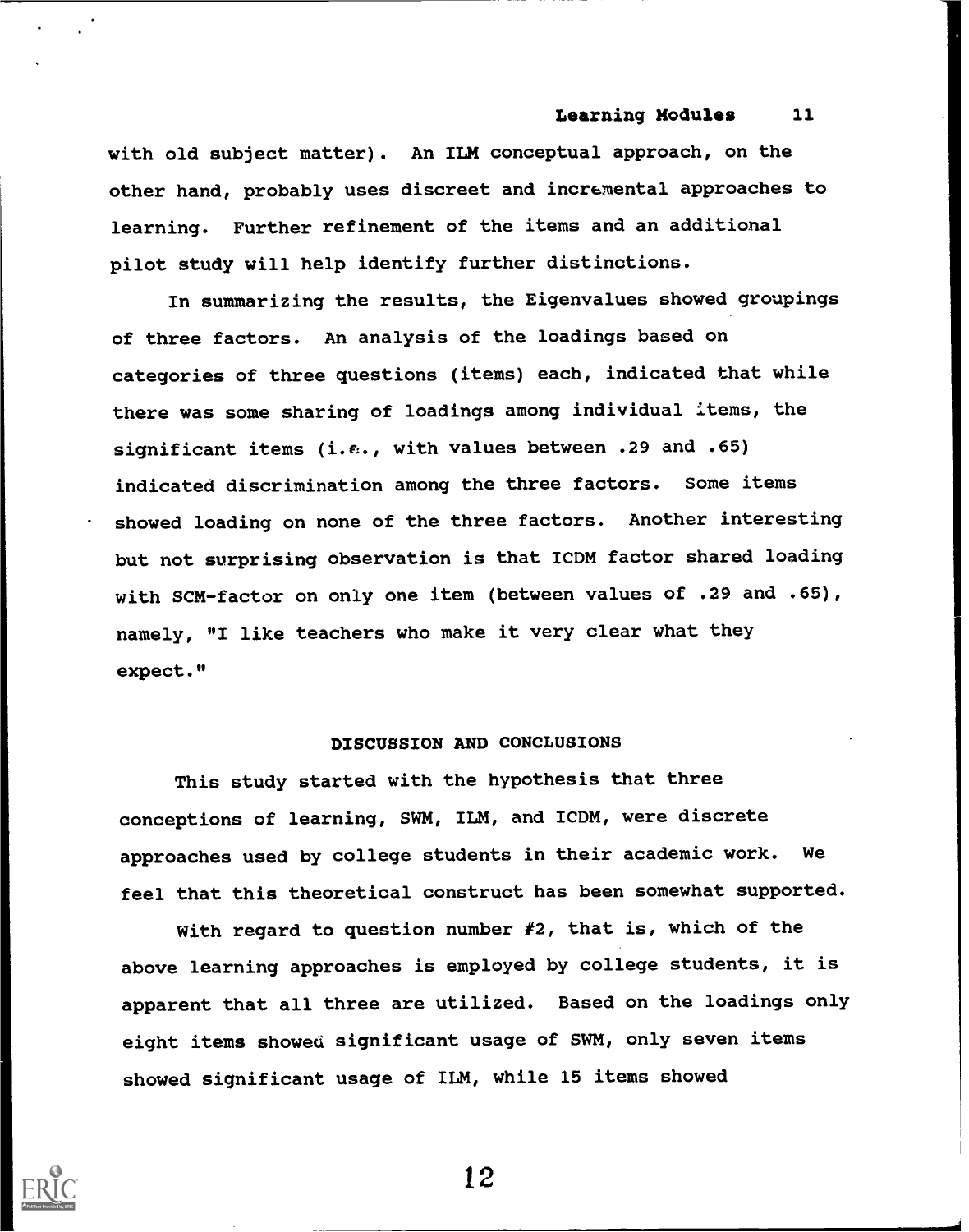significant usage of ICDM. Several possibilites may be surmised from this observation. First, affective and value-oriented considerations may be involved. That is to say, even students who probably use SWM and ILM predominantly, feel that they ought to be using a holistic approach to learning in a college context. Second, if SWM and ILM may actually be considered on the basis of a theoretical continuum (an observation which Bereiter [1990] himself suspects), the significant items between SWM/ILM versus ICDM are evenly distributed. To extend Bereiter's suspicion, ILM/SWM-approach probably shares some elements with ICDM items. In other words, ICDM may reflect an incorporation of learning conceptions from SWM and ILM; or, ICDM users have reinterpreted the questions within their own approach.

## FUTURE STUDY

This has been an interesting and exciting study for the authors. It was an initial pilot study to measure the learning conceptions of students. Yet, further research is anticipated as we plan to revise the questions and the response format, as well as include additional personal data from the subjects. Planned future research with additional hypotheses will investigate the relationship between LCI and GPA and a personality type instrument.

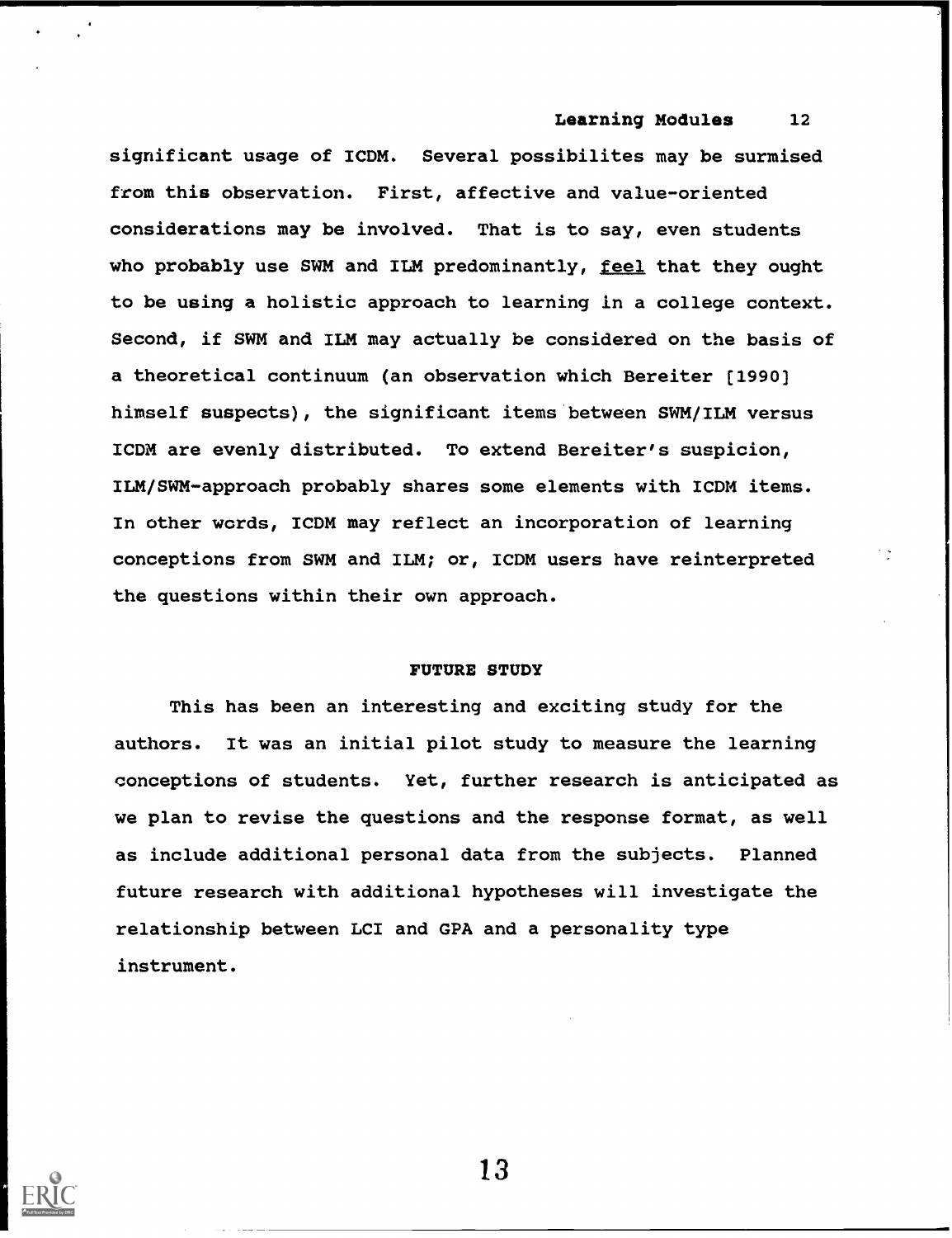#### REFERENCES

Ausubel, D. P. (1977). The facilitation of meaningful verbal

learning in the classroom. Educational Psychologist, 12, 162-178.

Bereiter, C. (1985). Toward a solution of the learning paradox. Review of Educational Research, 55, 201-226.

Bereiter, C. (1990). Aspects of an educational learning theory. Review of Educational Research, 60, 603-624.

- Biehler, R. F. & Snowman, J. (1990). Psychology Applied to Teaching. Boston: Houghton Mifflin.
- Chissom, B., Iran-Nejad, A., & Burry, J. (1989). Development of an instrument to assess learning strategies. Paper presented at the annual meeting of the American Psychological Association, New Orleans, Louisiana.

Ebbinghaus, H. (1913). Memory. New York: Teachers College, Columbia University.

Gagne, R. M., & Driscoll, M. P. (1988). Essentials of learning for instruction (2nd ed). Englewood Cliffs, NJ: Prentice-Hall.

Iran-Nejad, A. (1985). A nonconnectionist schema theory of understanding surprise-ending stories. Discourse Processes,  $12, 127 - 148.$ 

Iran-Nejad, A. (1990). Active and dynamic self-regulation of learning processes. Review of Educational Research, 60, 573-602.

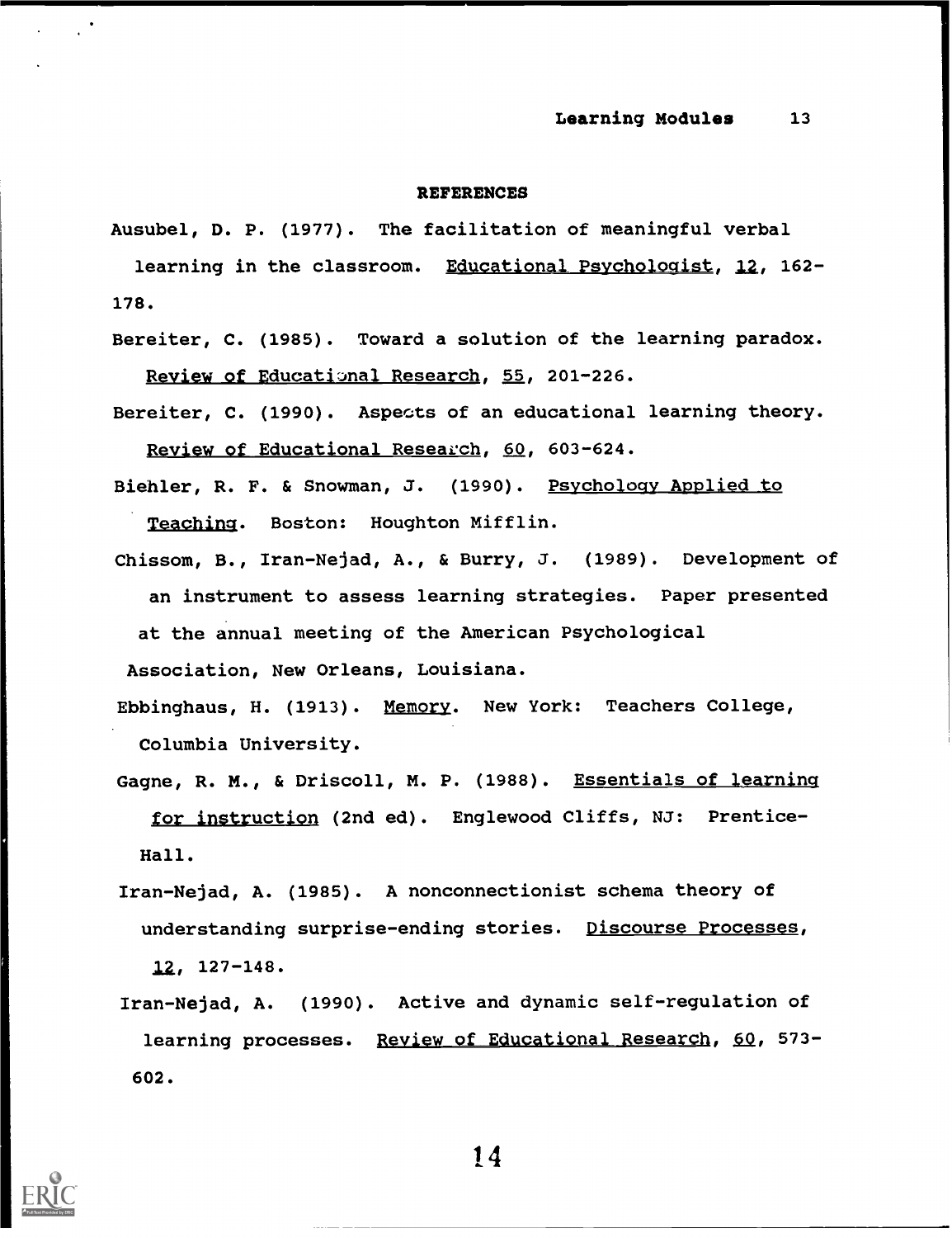- Iran-Nejad, A., McKeachie, W. J. & Berliner, D. C. (1990). The multisource nature of Learning: An introduction. Review of Educational Research, 60, 509-515.
- Iran-Nejad, A. & Cecil, C. (1992). Interest and learning: A biofunctional perspective. In K. A. Renninger, S. Hidi, & A. Krapp (Eds), The role of interest in learning and motivation. Hillsdale, NJ: Erlbaum.
- Iran-Nejad, A. & Chissom, B. (1992). Contributions of active and dynamic self-regulation to learning. Innovative Higher Education, 12, 125-136.
- Jung, C. G. (1926). Psychological Types. (Translated by R. F. C. Hull). Princeton, NJ: University Press.
- Lawrence, G. (1982). People types & tiger stripes: A practical guide to learning styles. Gainesville, FL: Counsulting Psychologists Press.
- Palincsar, A. S. & Brown, A. L. (1984). Reciprocal teaching of comprehension-fostering and comprehension-monitoring. Cognition and Instruction, 2, 117-177.
- Reddy, M. J. (1979). The conduit metaphor--a case of frame conflict in our language about language. In A. Ortony (Ed.), Metaphor and thought (pp. 184-324). London: Cambridge University Press.
- Rogers, J. S., Palmer & Bolen, L. E. (1988). In pursuit of lifelong learning: A comparison of learning and grade orientation of freshmen and seniors. Paper presented at Southeastern Psychological Association, New Orleans, LA.

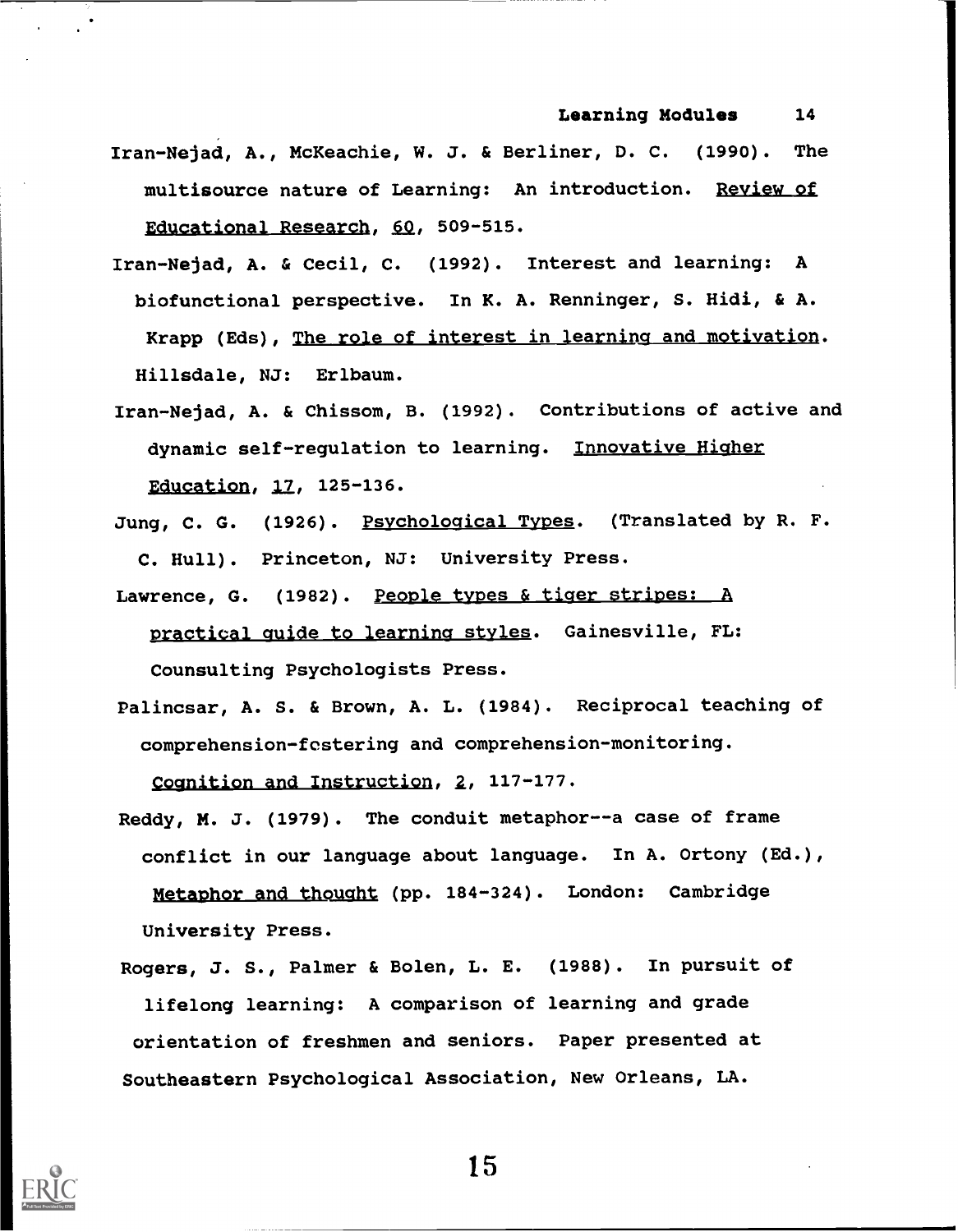Skinner, B. F. (1953). Science and human behavior. New York: Macmillan.

Woolfolk, A. E. (1993). Educational Psychology (5th ed.). Boston: Allyn and Bacon.

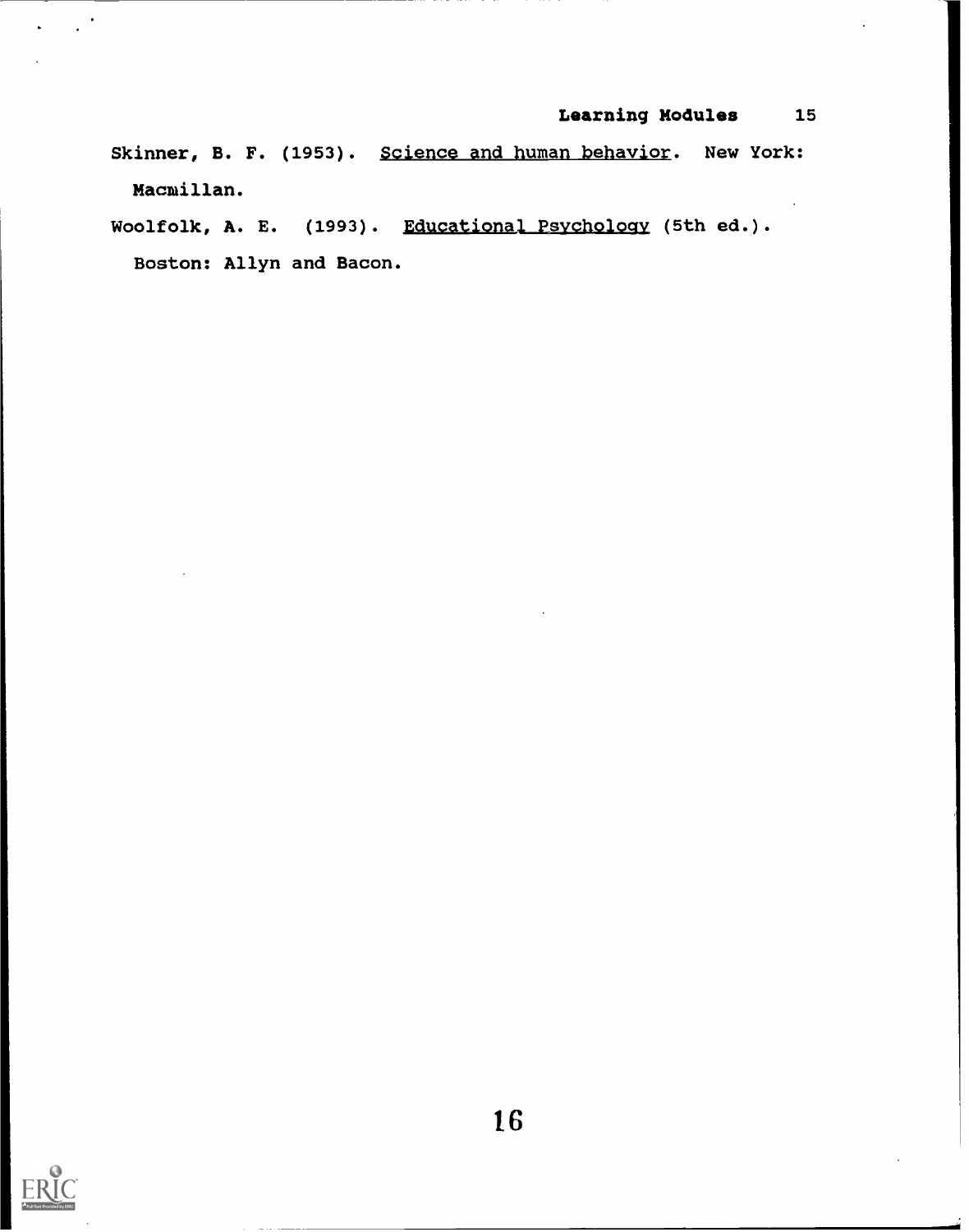Table 1 Number of Items in Eacn Factor with Significant Loading Values

|                 | <b>Factors</b> |                         |            |  |
|-----------------|----------------|-------------------------|------------|--|
|                 | <b>ICDM</b>    | <b>SWM</b>              | <b>ILM</b> |  |
| Number of Items | 20             | 13                      | 18         |  |
| Loading Value   | $.29 - .59$    | $.32 - .65$ $.29 - .42$ |            |  |